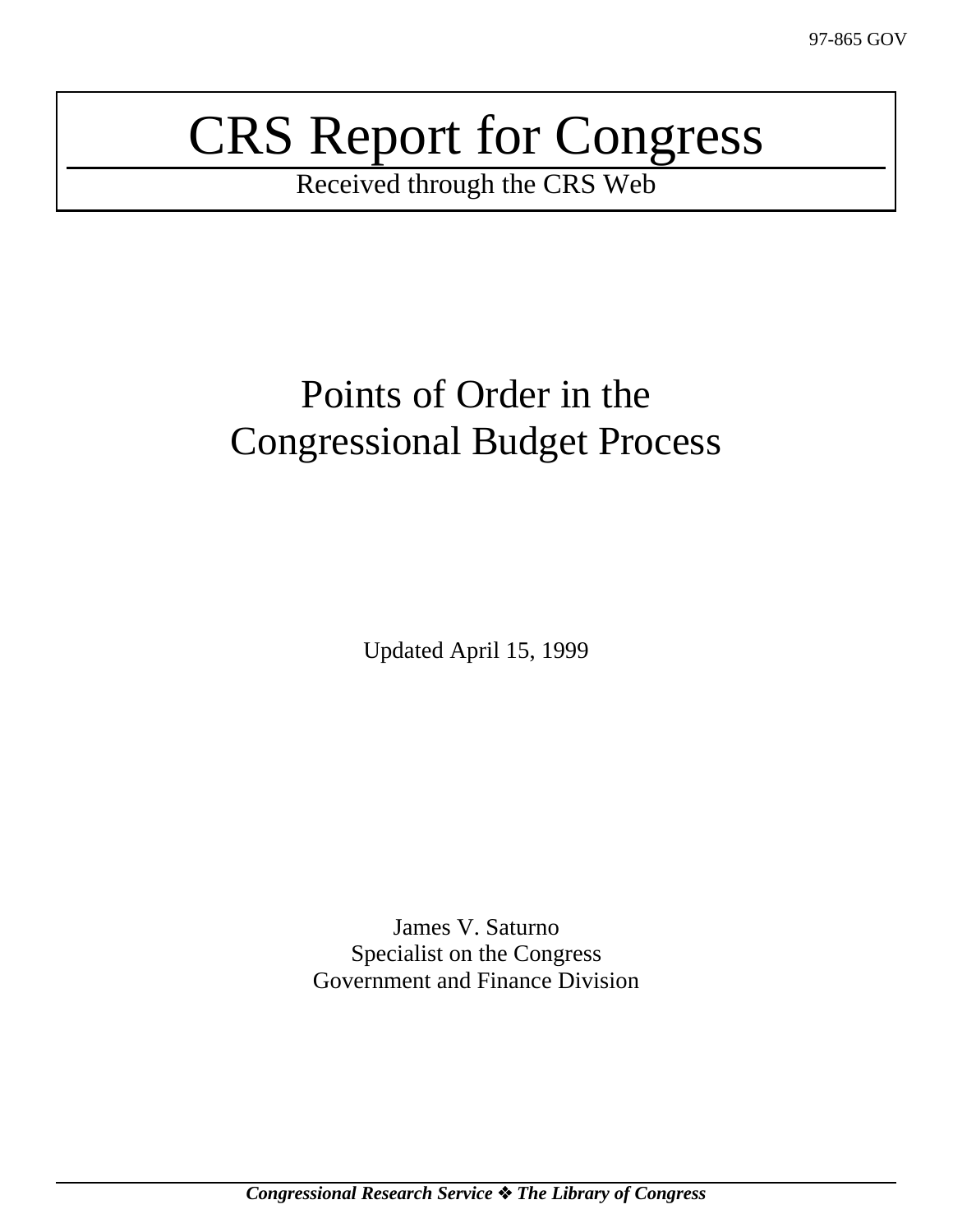#### Points of Order in the Congressional Budget Process

#### **Summary**

The Congressional Budget Act of 1974 (Titles I-IX of P.L. 93-344, as amended) created a process that Congress uses each year to establish and enforce the parameters for budgetary legislation. Enforcement is accomplished through the use of points of order, and through the reconciliation process. Points of order are prohibitions against certain types of legislation or congressional actions. These prohibitions are enforced when a Member raises a point or order against legislation that may violate these rules when it is considered by the House or Senate.

This report summarizes points of order under the Congressional Budget Act of 1974, as amended through the Balanced Budget Act of 1997 (P.L. 105-33), as well as points of order established in the budget resolution adopted by Congress in 1999 (H.Con.Res. 68, 106<sup>th</sup> Congress). In addition, it describes the process used for waiving these points of order.

This report updates an earlier report: U.S. Library of Congress, Congressional Research Service, *Points of Order in the Congressional Budget Process*, by Edward Davis, CRS Report 94-874 GOV (Washington: Nov. 9, 1994). It will be updated to reflect any additions or further changes to these points of order.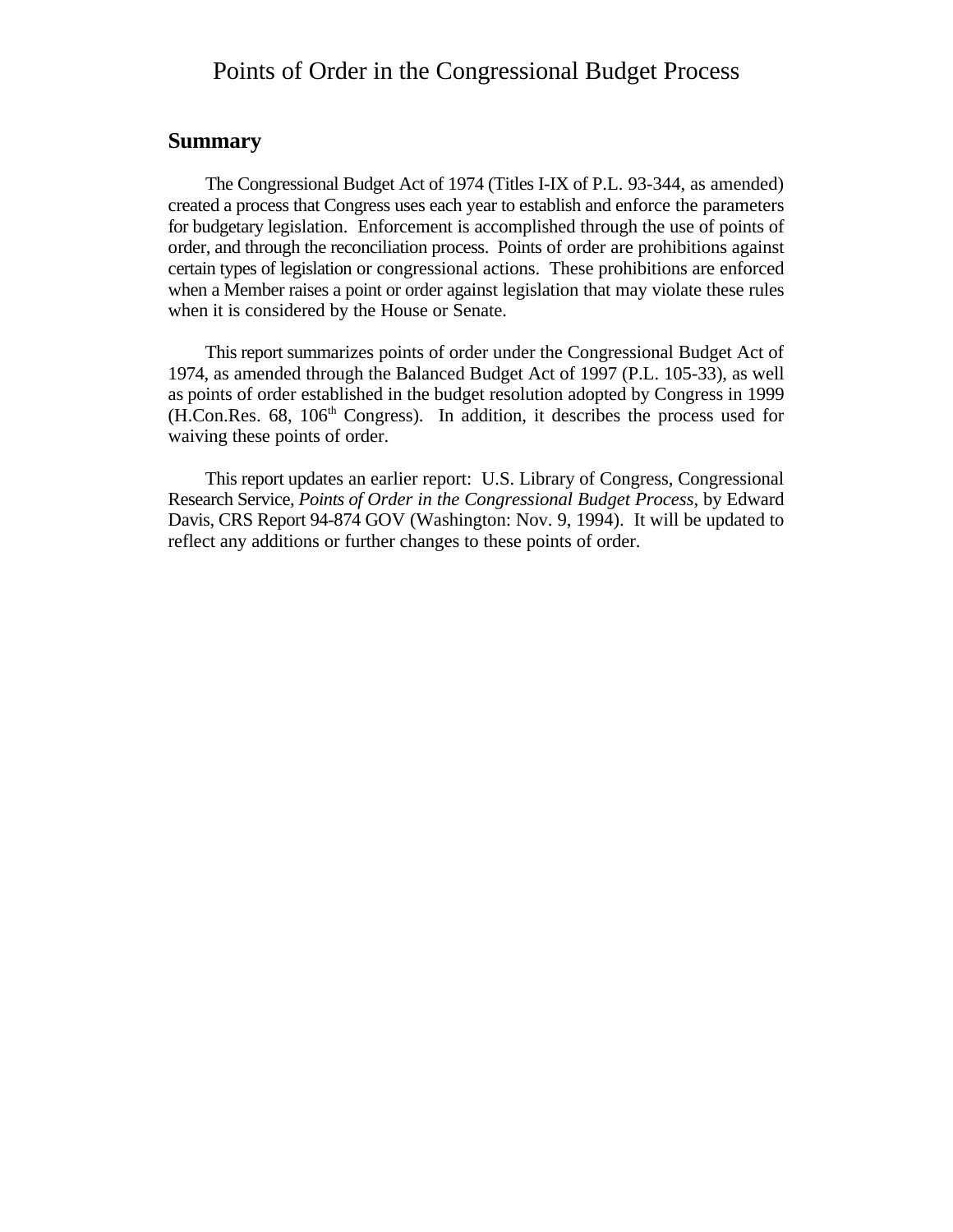#### **Contents**

#### **List of Tables**

| Table 1. Points of Order Under the Congressional Budget Act of 1974  5 |
|------------------------------------------------------------------------|
|                                                                        |
|                                                                        |
|                                                                        |
|                                                                        |
|                                                                        |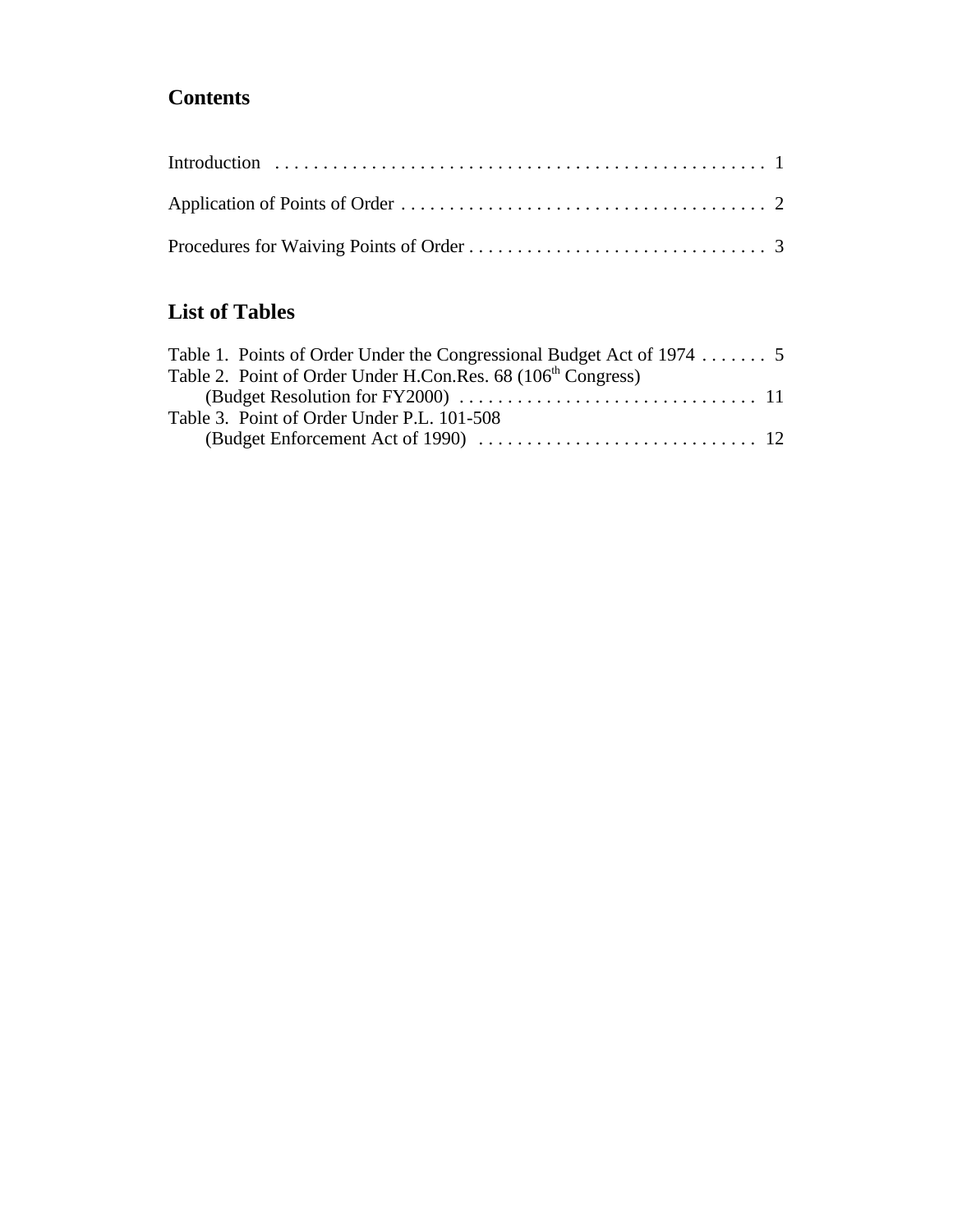## Points of Order in the Congressional Budget Process

#### **Introduction**

The Congressional Budget Act of  $1974<sup>1</sup>$  established the basic framework that is used today for congressional consideration of budget and fiscal policy. The Act provided for the adoption of a concurrent resolution on the budget (budget resolution) as a mechanism for coordinating congressional budgetary decision making. This process supplements other House and Senate procedures for considering spending and revenue legislation by allowing Congress to establish and enforce parameters with which those separate pieces of budgetary legislation must be consistent. The parameters are established each year when Congress adopts the budget resolution, setting forth overall levels for new budget authority, outlays, revenues, deficit, and debt.

These overall levels are then allocated to the various committees in the House and Senate responsible for spending or revenue legislation. These overall levels and allocations are then enforced through the use of points of order, and through the reconciliation process.<sup>2</sup> Points of order are prohibitions against certain types of legislation or congressional actions. These prohibitions are enforced when a Member raises a point or order against legislation that is alleged to violate these rules when it is considered by the House or Senate. Points of order are not self-enforcing. A point of order must be raised by a Member on the floor of the chamber before the presiding officer can rule on its application, and thus for its enforcement.

<sup>&</sup>lt;sup>1</sup>The Congressional Budget Act (Titles I-IX of P.L. 93-344) has been amended on a number of occasions since its enactment. The most salient of the modifications has been as a result of the Balanced Budget and Emergency Deficit Control Act of 1985 (P.L. 99-177, also known as Gramm-Rudman-Hollings or GRH); The Balanced Budget and Emergency Deficit Control Reaffirmation Act of 1987 (P.L. 100-119); The Budget Enforcement Act of 1990 (Title XIII of the Omnibus Budget Reconciliation Act of 1990, P.L. 101-508); Title XIV of the Omnibus Budget Reconciliation Act of 1993 (P.L. 103-66); and Title X of the Balanced Budget Act of 1997 (P.L. 105-33).

 $2^2$ The reconciliation process is an optional procedure set forth in section 310 of the Congressional Budget Act. First used in 1980, reconciliation is a two-step process triggered when the budget resolution includes instructions to one or more committee(s) directing them to recommend changes in revenue or spending laws necessary to achieve the overall levels agreed to. The recommendations are then considered in one or more reconciliation measures under expedited procedures. Certain features of the reconciliation process are enforced by points of order that are included in this report. For more on the reconciliation process generally see: U.S. Library of Congress, Congressional Research Service, *Manual on the Federal Budget Process*, by Robert Keith and Allen Schick, CRS Report 98-720 GOV (Washington: Aug. 28, 1998).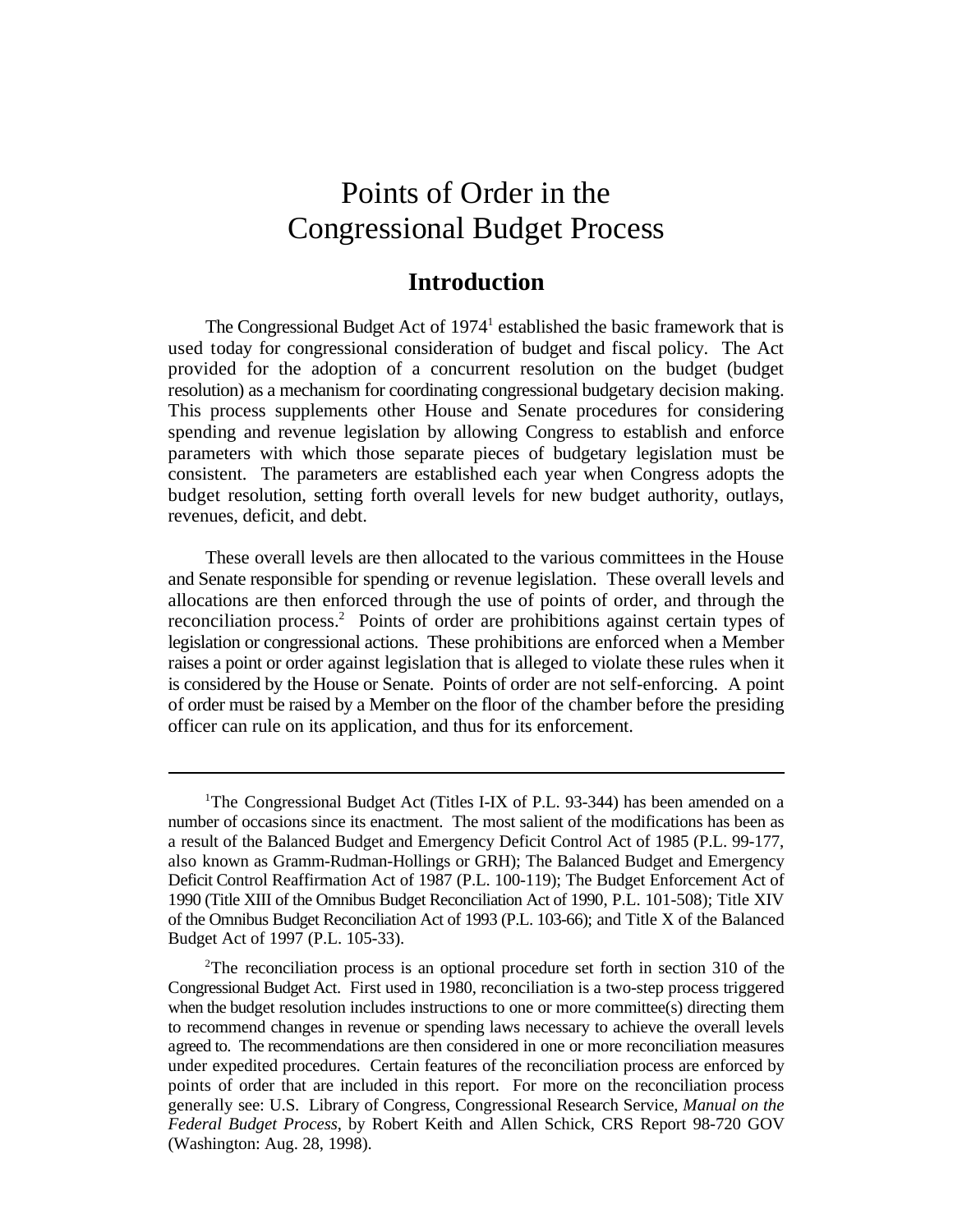Although the congressional budget process encompasses myriad procedures dealing with spending, revenue, and debt legislation, this paper focuses only on that portion of the process that stems from the Congressional Budget Act. The tables below list the points of order currently included in the Congressional Budget Act (Table 1), as well as related points of order established in the FY2000 budget resolution (Table 2) and the Budget Enforcement Act of 1990 (Table 3) that pertain to the consideration, contents, or implementation of the budget resolution.

Points of order are typically in the form of a provision stating that "it shall not be in order" for the House or Senate to take a specified action or consider certain legislation that is inconsistent with the requirements of the Budget Act. There are other provisions of the Act, formulated differently, that establish various requirements or procedures, particularly concerning the contents and consideration of the budget resolution or reconciliation legislation. These provisions, however, are not typically enforced through points of order, and are not included here.<sup>3</sup>

As amended through the Balanced Budget Act of 1997, points of order in the Congressional Budget Act are permanent. None of the provisions listed in Table 1 is scheduled to expire, although the requirement for a three-fifths waiver vote in the Senate will revert to a simple majority requirement for certain provisions after September 30, 2002. $4$  The freestanding point of order protecting the Social Security trust fund in the House established in the Budget Enforcement Act (Table 3) is likewise permanent. However, all three of the points of order established under H.Con.Res.  $68$  (106<sup>th</sup> Congress) (Table 2) include sunset provisions. The prohibition against including an on-budget deficit in a budget resolution applies to the FY2000 and FY2001 budget resolutions; the emergency designation point of order expires upon the adoption of the FY2001 budget resolution and the Pay-As-You-Go point of order is scheduled to expire after FY2002.

#### **Application of Points of Order**

Most points of order in the Budget Act apply to measures as a whole, as well as to motions, amendments, or conference reports to those measures. When a point of order is sustained against consideration of some matter, the effect is that the matter in question falls.

<sup>&</sup>lt;sup>3</sup>For example, the prohibition against motions to recommit concurrent resolutions on the budget in the House under section  $305(a)(2)$  of the Act is typically not counted as a separate point of order. Likewise, the requirement under section 308(a) of the Act for reports on legislation to include cost estimates is not formulated as a point of order, although the House has deemed it necessary to formally waive the provision on occasion.

<sup>&</sup>lt;sup>4</sup>However, the maximum deficit amounts enforced in the Senate under section  $312(c)$  of the Congressional Budget Act are not currently specified. Discretionary spending limits in section 251(c) of the Balanced Budget and Emergency Deficit Control Act (which are enforced in the Senate under section 312(b) of the Congressional Budget Act) are only specified through FY2002.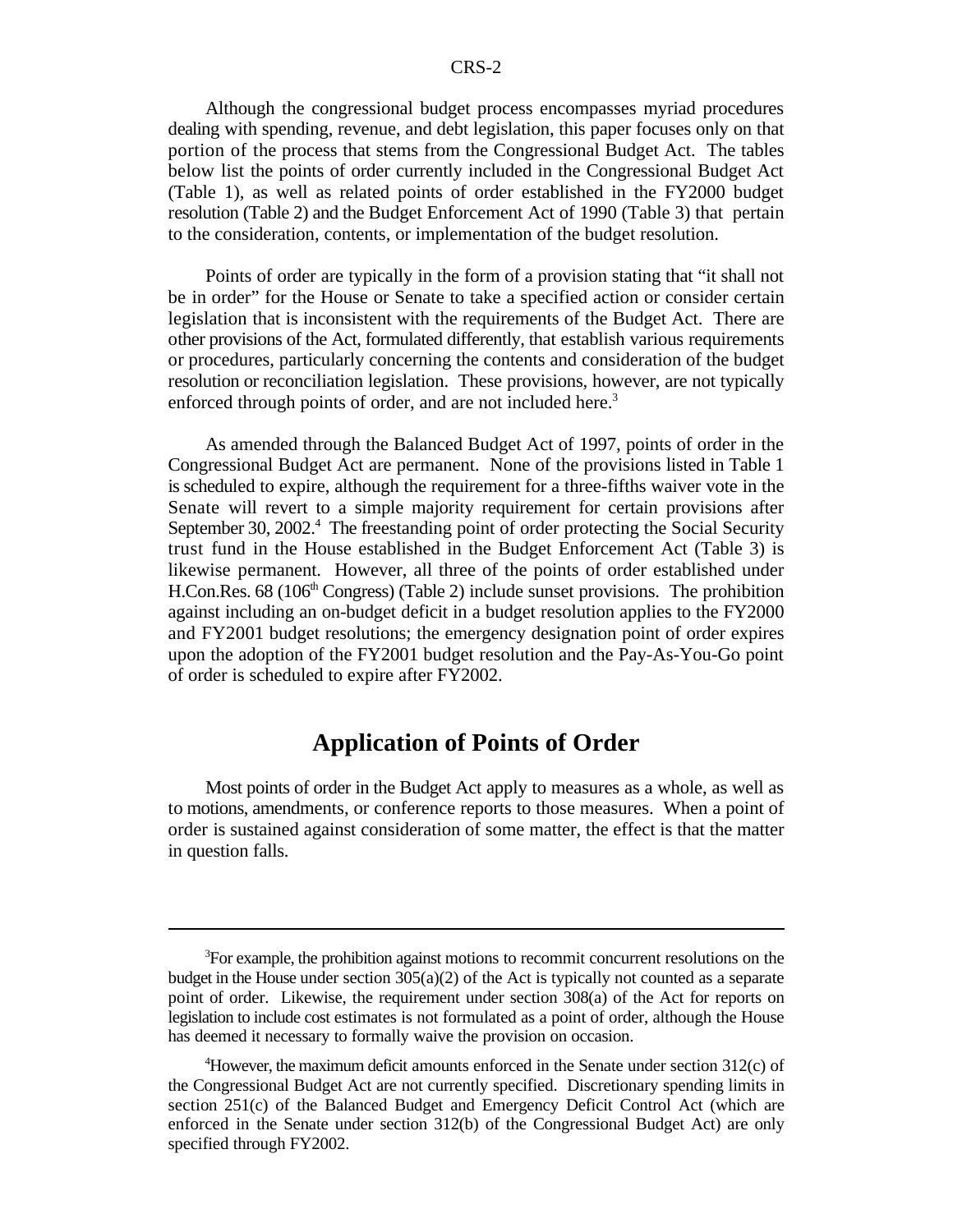The application of points of order in the House is clarified in section 315 of the Budget Act. This provision states that for cases in which a measure is considered pursuant to a special rule, a point of order which would ordinarily lie against a bill "as reported" would instead be considered to apply to the text made in order by the rule as original text for purposes of amendment. In this way, no point of order would be considered as applying (and no waiver would be required) if a substitute resolved the problem.

Similarly, the effect of a point of order in the Senate is clarified under section 312(f) which provides that when a point of order against a measure is sustained, the measure is recommitted to the appropriate committee for any further consideration. This allows the Senate an opportunity to remedy the problem which caused the point of order. Section 312(d) is also designed to provide the Senate with the opportunity to remedy a problem that would provoke a point of order. This provision states that a point of order may not be raised against a measure, amendment, motion, or conference report while an amendment or motion which would remedy the problem is pending.

Section 312(e) clarifies that any point of order which would apply in the Senate against an amendment also applies against amendments between the Houses. Further, this section also states that the effect would "be the same as if the Senate had disagreed to the amendment." This would allow the Senate to keep the underlying measure pending, and thus retain the ability to resolve their differences with the House. This provision therefore means that any resolution of the differences between the House and Senate passed versions of a measure, whether it is in the form of a conference report or not, must adhere to the provisions of the Budget Act.

There are exceptions to the general principle of applying points of order to measures as a whole. The most salient is probably section 313, the so-called Byrd Rule. This section applies to matter "contained in any title or provision" in a reconciliation bill or resolution (or conference report thereon), as well as any amendment or motion. If a point of order is sustained under this section, the provision in question is stricken, or the amendment or motion falls.<sup>5</sup> A second point of order that applies to individual provisions rather than the measure as a whole is the point of order against emergency designations in the Senate under section 206(b) of H.Con.Res.  $68$  (106<sup>th</sup> Congress). If sustained, the effect of this point of order is that a provision making an emergency designation shall be stricken and may not be offered as an amendment from the floor.

#### **Procedures for Waiving Points of Order**

The Congressional Budget Act sets forth certain procedures, under section 904, for waiving points of order under the Act. These waiver procedures apply in the Senate only. Under these procedures, a Senator may make a motion to waive the

<sup>&</sup>lt;sup>5</sup>Section 313(c) provides a special procedure for further consideration of a measure should a point of order under this section be sustained against a provision in a conference report.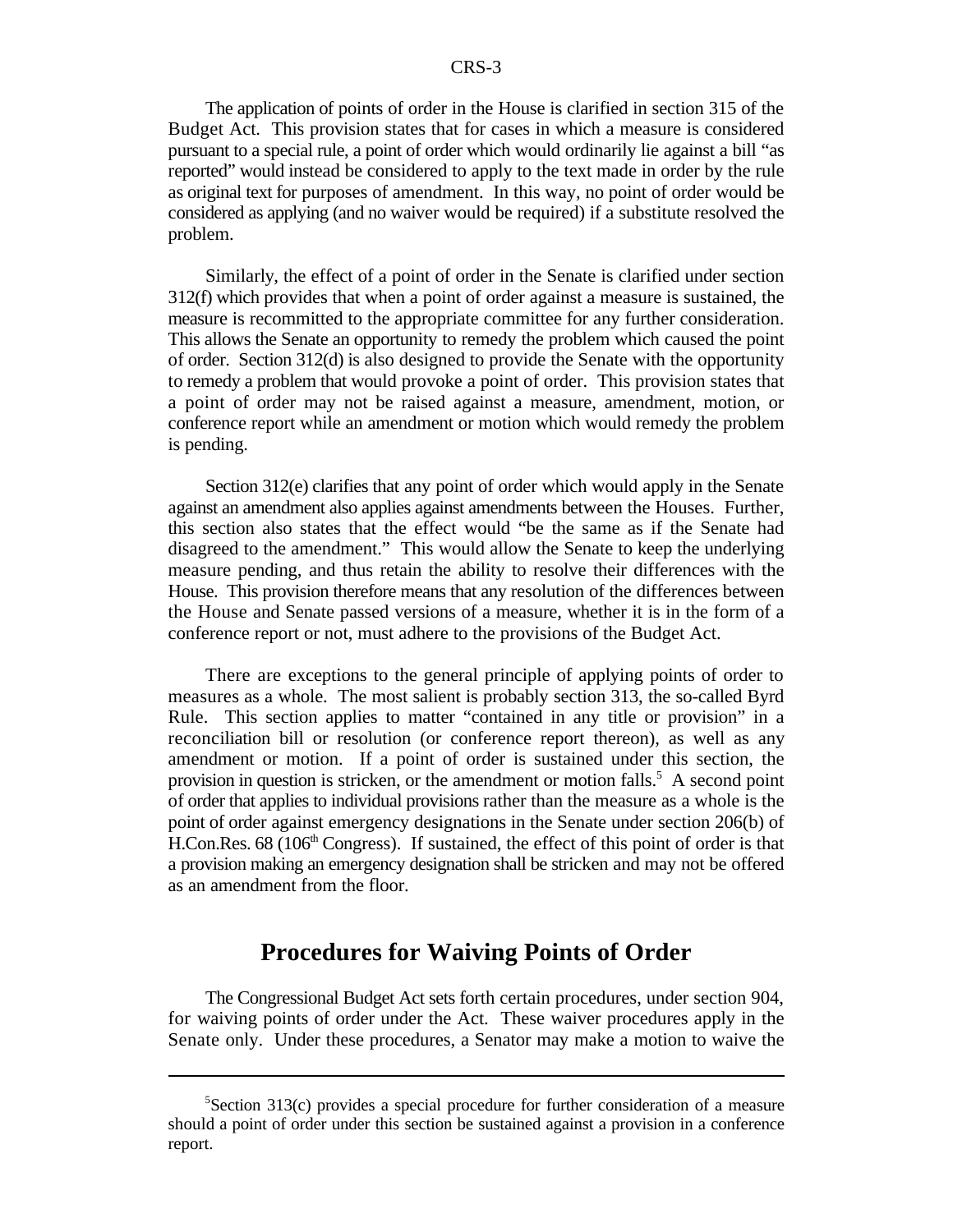application of a point of order either preemptively before it can be raised, or after it is raised, but before the presiding officer rules on its merits.

In the Senate, most points of order under the Budget Act may be waived only by a three-fifths vote of all Senators duly chosen and sworn (60 votes if there are no vacancies). Most of these three-fifths requirements are temporary, and are currently scheduled to expire at the end of FY2002 (see footnote to Table 1). Three-fifths waivers were first established under the Balanced Budget and Emergency Deficit Control Act of 1985 although many have been extended and modified through the further changes in the budget process. Three-fifths votes are also required for the Senate to waive two of the points of order established in the budget resolution for FY2000 (see footnotes to Table 2).

In the House, Budget Act points of order are typically waived by the adoption of "special rules"—simple resolutions reported from the House Rules Committee to provide for consideration of legislation by the House—although other means (such as unanimous consent or suspension of the rules) may also be used.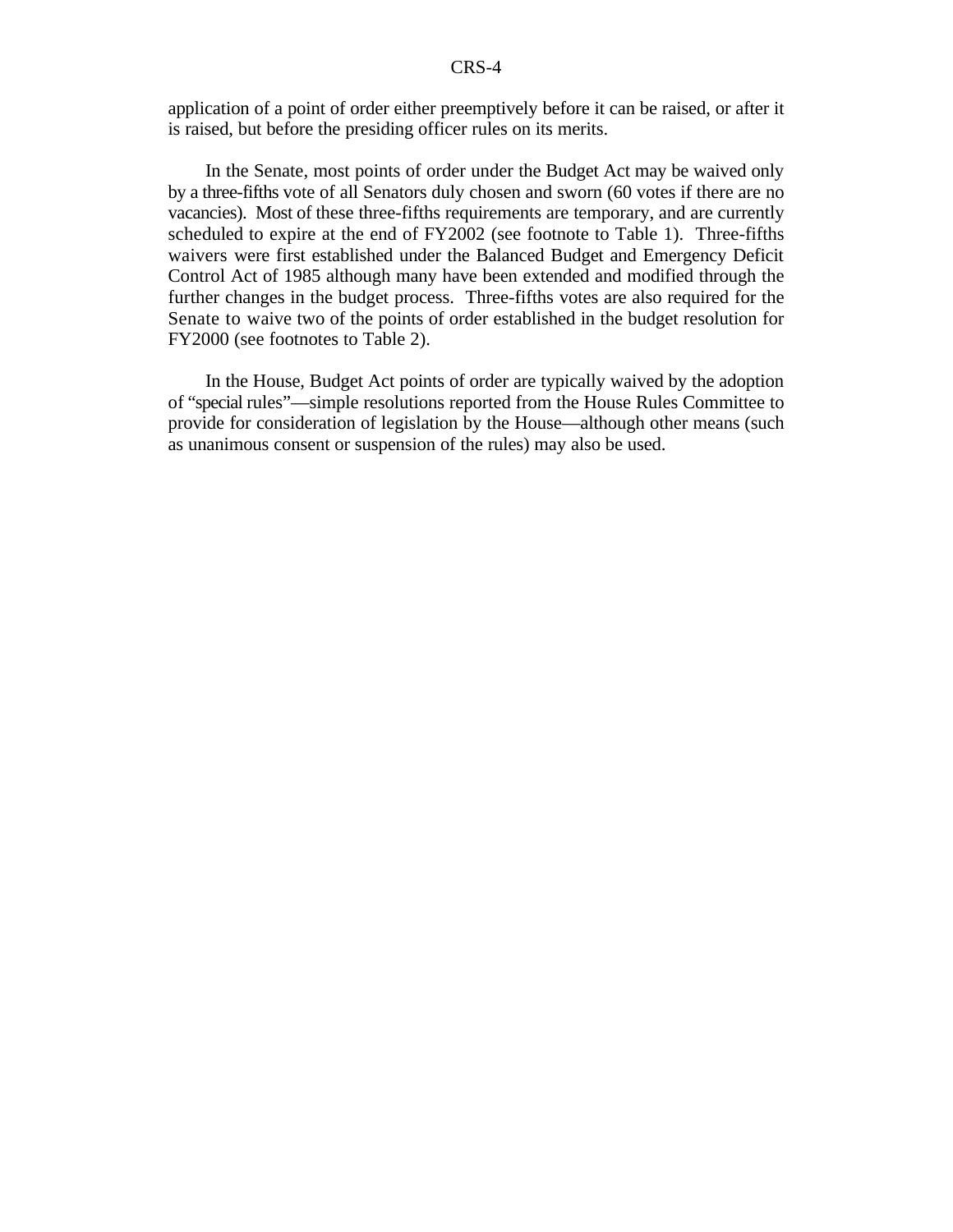| <b>Section</b> | <b>Description</b>                                                                                                                                                                                                                                                                                                                                                                              | <b>Application</b>                                                                | <b>Senate</b><br>waiver vote <sup>a</sup> |
|----------------|-------------------------------------------------------------------------------------------------------------------------------------------------------------------------------------------------------------------------------------------------------------------------------------------------------------------------------------------------------------------------------------------------|-----------------------------------------------------------------------------------|-------------------------------------------|
| 301(g)         | In the Senate, prohibits<br>consideration of a budget<br>resolution using more than one set<br>of economic assumptions.                                                                                                                                                                                                                                                                         | <b>Budget</b><br>resolution,<br>amendment, or<br>conference<br>report.            | Simple<br>majority.                       |
| 301(i)         | In the Senate, prohibits<br>consideration of a budget<br>resolution that would decrease the<br>Social Security surplus in any<br>fiscal year covered by the<br>resolution.                                                                                                                                                                                                                      | <b>Budget</b><br>resolution,<br>amendment,<br>motion, or<br>conference<br>report. | Three-fifths.*                            |
| 302(c)         | Prohibits the consideration of any<br>measure within the jurisdiction of<br>the House or Senate<br>Appropriations Committees that<br>provides new budget authority for<br>a fiscal year until the committee<br>makes the suballocation required<br>by section $302(b)$ .                                                                                                                        | Bill, joint<br>resolution,<br>amendment,<br>motion, or<br>conference<br>report.   | Three-fifths.*                            |
| 302(f)(1)      | In the House, after action on a<br>budget resolution is completed,<br>prohibits consideration of<br>legislation providing new budget<br>authority for any fiscal year that<br>would cause the applicable<br>allocation of new budget authority<br>made pursuant to section $302(a)$ or<br>(b) for the first fiscal year or for<br>the total of all fiscal years to be<br>exceeded. <sup>b</sup> | Bill, joint<br>resolution,<br>amendment, or<br>conference<br>report.              | n/a                                       |
| 302(f)(2)(A)   | In the Senate, after a budget<br>resolution is agreed to, prohibits<br>consideration of legislation (from<br>any committee other than the<br>Appropriations Committee) that<br>would cause the applicable<br>allocation of new budget authority<br>or outlays made pursuant to<br>section $302(a)$ for the first fiscal<br>year or for the total of all fiscal<br>years to be exceeded.         | Bill, joint<br>resolution,<br>amendment,<br>motion, or<br>conference<br>report.   | Three-fifths.*                            |

### **Table 1. Points of Order Under the Congressional Budget Act of 1974**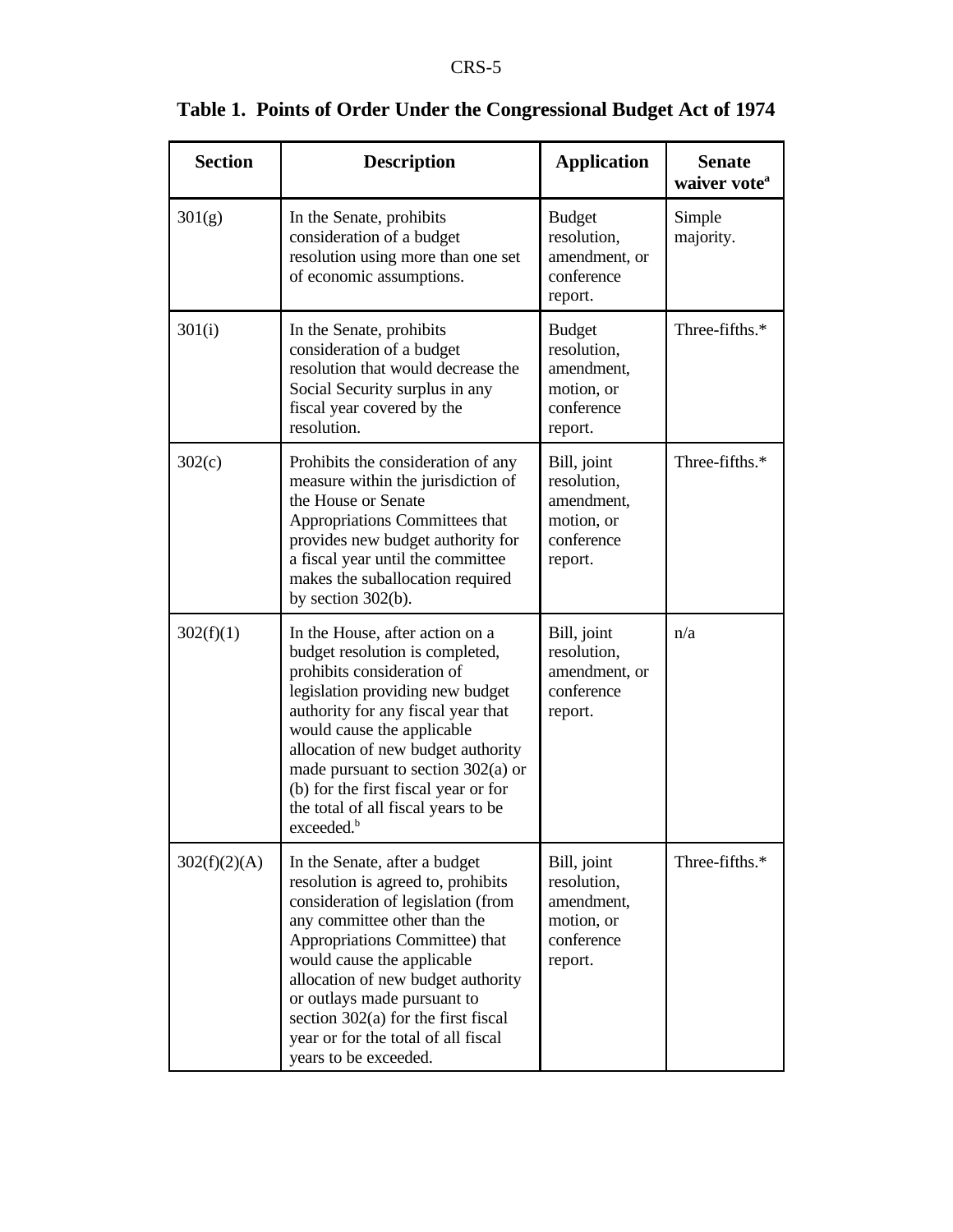| <b>Section</b> | <b>Description</b>                                                                                                                                                                                                                                                                                                                                                                                                                                                                       | <b>Application</b>                                                                                     | <b>Senate</b><br>waiver vote <sup>a</sup> |
|----------------|------------------------------------------------------------------------------------------------------------------------------------------------------------------------------------------------------------------------------------------------------------------------------------------------------------------------------------------------------------------------------------------------------------------------------------------------------------------------------------------|--------------------------------------------------------------------------------------------------------|-------------------------------------------|
| 302(f)(2)(B)   | In the Senate, after a budget<br>resolution has been agreed to,<br>prohibits consideration of<br>legislation from the Appropriations<br>Committee that would cause the<br>applicable suballocation of new<br>budget authority or outlays made<br>pursuant to section $302(b)$ to be<br>exceeded.                                                                                                                                                                                         | Bill, joint<br>resolution,<br>amendment,<br>motion, or<br>conference<br>report.                        | Three-fifths.*                            |
| 303(a)         | Prohibits consideration of<br>legislation providing new budget<br>authority, an increase or decrease<br>in revenues, an increase or<br>decrease in the public debt limit,<br>new entitlement authority (in the<br>Senate only), or an increase or<br>decrease in outlays (in the Senate<br>only) for a fiscal year until a<br>concurrent resolution for that fiscal<br>year (or, in the Senate, a budget<br>resolution covering that fiscal year)<br>has been agreed to. <sup>b, c</sup> | Bill, joint<br>resolution,<br>amendment,<br>motion, or<br>conference<br>report.                        | Simple<br>majority.                       |
| 305(a)(4)      | In the House, prohibits<br>consideration of amendments to a<br>budget resolution relating to<br>certain economic goals if the<br>budget resolution does not set forth<br>such goals, and requires such<br>amendments, if in order, to be<br>germane.                                                                                                                                                                                                                                     | Amendment to<br>a budget<br>resolution.                                                                | n/a                                       |
| 305(b)(2)      | In the Senate, prohibits the<br>consideration of nongermane<br>amendments to budget resolutions<br>(section $310(e)$ applies this<br>prohibition to amendments to<br>reconciliations legislation as well).                                                                                                                                                                                                                                                                               | Amendment to<br>a budget<br>resolution<br>(or to<br>reconciliation<br>legislation).                    | Three-fifths.                             |
| 305(c)(4)      | In the Senate, prohibits<br>consideration of nongermane<br>amendments to amendments in<br>disagreement to a budget resolution<br>(section 310(e) applies this<br>prohibition to amendments in<br>disagreement to reconciliation<br>legislation as well).                                                                                                                                                                                                                                 | Amendment in<br>disagreement to<br>a budget<br>resolution<br>(or to<br>reconciliation<br>legislation). | Three-fifths.                             |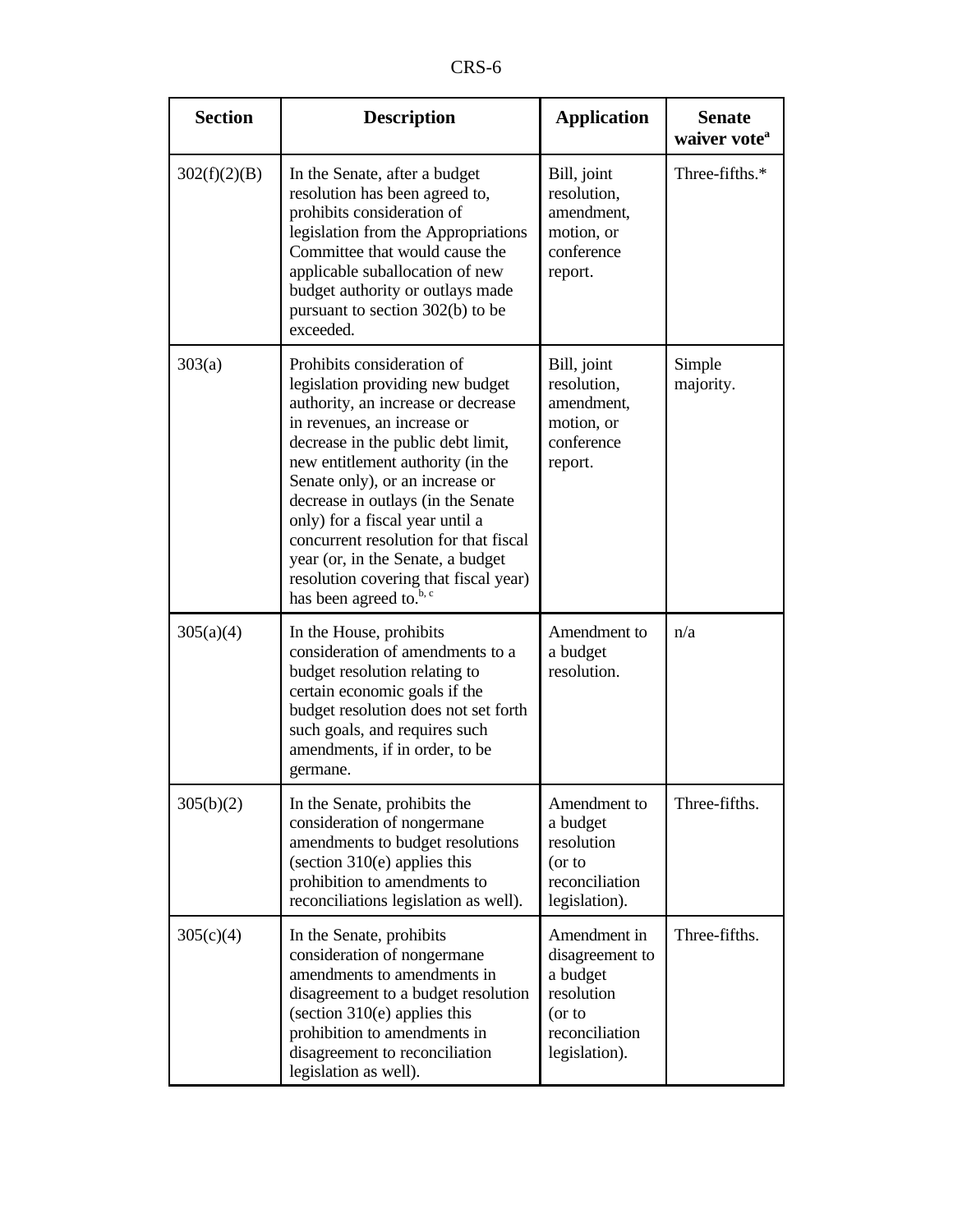| <b>Section</b> | <b>Description</b>                                                                                                                                                                                                                                                                             | <b>Application</b>                                                     | <b>Senate</b><br>waiver vote <sup>a</sup> |
|----------------|------------------------------------------------------------------------------------------------------------------------------------------------------------------------------------------------------------------------------------------------------------------------------------------------|------------------------------------------------------------------------|-------------------------------------------|
| 305(d)         | In the Senate, prohibits a vote on a<br>budget resolution unless the figures<br>contained in the resolution are<br>mathematically consistent.                                                                                                                                                  | <b>Budget</b><br>resolution or<br>conference<br>report.                | Simple<br>majority.                       |
| 306            | Prohibits consideration of matters<br>within the jurisdiction of the House<br>or Senate Budget Committee<br>except when it is a measure<br>reported by the committee, or the<br>committee is discharged from<br>further consideration of the<br>measure, or an amendment to such<br>a measure. | Bill, resolution,<br>amendment,<br>motion, or<br>conference<br>report. | Three-fifths.                             |
| 309            | In the House, prohibits<br>consideration of an adjournment<br>resolution for more than three<br>calendar days during July until the<br>House has approved all regular<br>appropriations bills for the<br>upcoming fiscal year.                                                                 | Resolution.                                                            | n/a                                       |
| 310(d)         | Prohibits the consideration of<br>amendments to reconciliation<br>legislation that would increase the<br>deficit either by increasing outlays<br>or reducing revenues, except that<br>in the Senate a motion to strike a<br>provision shall always be in order.                                | Amendment.                                                             | Three-fifths.                             |
| 310(e)         | In the Senate, prohibits<br>consideration of nongermane<br>amendments to reconciliation<br>legislation or to amendments in<br>disagreement to reconciliation (by<br>reference to sections $305(b)(2)$ and<br>$305(c)(4)$ ).                                                                    | Amendment.                                                             | Three-fifths.                             |
| 310(f)         | In the House, prohibits<br>consideration of an adjournment<br>resolution of more than three<br>calendar days during July until the<br>House has completed action on any<br>required reconciliation legislation.                                                                                | Resolution.                                                            | n/a                                       |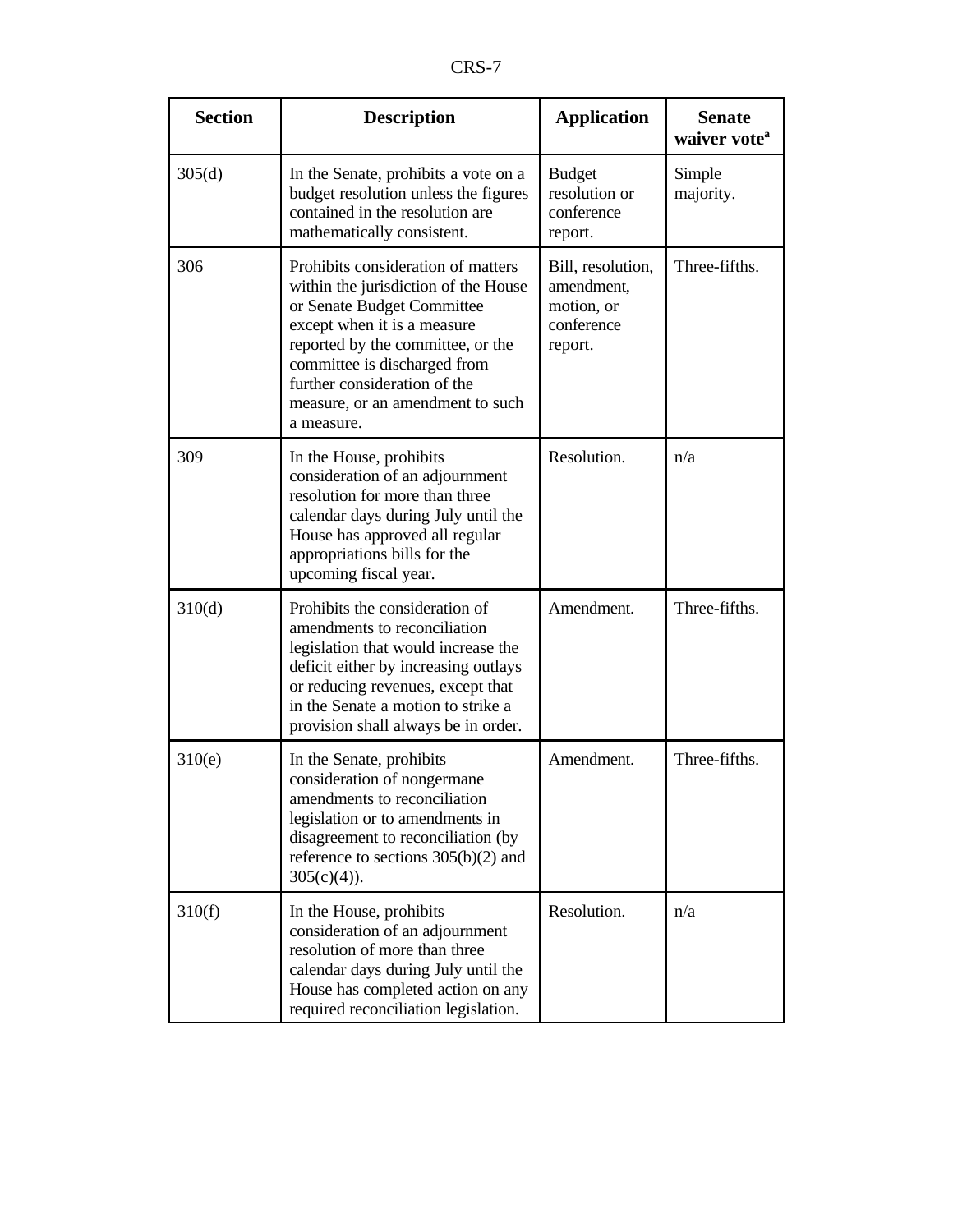| <b>Section</b> | <b>Description</b>                                                                                                                                                                                                                                                                                                                                                                                                           | <b>Application</b>                                                              | <b>Senate</b><br>waiver vote <sup>a</sup> |
|----------------|------------------------------------------------------------------------------------------------------------------------------------------------------------------------------------------------------------------------------------------------------------------------------------------------------------------------------------------------------------------------------------------------------------------------------|---------------------------------------------------------------------------------|-------------------------------------------|
| 310(g)         | Prohibits the consideration of<br>reconciliation legislation that<br>contains recommendations with<br>respect to Social Security.                                                                                                                                                                                                                                                                                            | Bill, joint<br>resolution,<br>amendment,<br>motion, or<br>conference<br>report. | Three-fifths.*                            |
| 311(a)(1)      | In the House, prohibits<br>consideration of legislation that<br>would cause new budget authority<br>or outlays to exceed or revenues to<br>fall below the levels set forth in the<br>budget resolution for the first fiscal<br>year or for the total of all fiscal<br>years for which allocations are<br>made pursuant to section $302(a)$ . <sup>b, d</sup>                                                                 | Bill, joint<br>resolution,<br>amendment,<br>motion, or<br>conference<br>report. | n/a                                       |
| 311(a)(2)      | In the Senate, prohibits<br>consideration of legislation that<br>would cause new budget authority<br>or outlays to exceed the levels set<br>forth in the budget resolution for<br>the first fiscal year, or revenues to<br>fall below the levels set forth in the<br>budget resolution for the first fiscal<br>year or for the total of all fiscal<br>years for which allocations are<br>made pursuant to section $302(a)$ . | Bill, joint<br>resolution,<br>amendment,<br>motion, or<br>conference<br>report. | Three-fifths.*                            |
| 311(a)(3)      | In the Senate, prohibits<br>consideration of legislation that<br>would cause a decrease in Social<br>Security surpluses or an increase in<br>Social Security deficits relative to<br>the level set forth in the budget<br>resolution for the first fiscal year<br>or for the total of all fiscal years<br>for which allocations are made<br>pursuant to section $302(a)$ .                                                   | Bill, joint<br>resolution,<br>amendment,<br>motion, or<br>conference<br>report. | Three-fifths.*                            |
| 312(b)         | In the Senate, prohibits the<br>consideration of legislation that<br>would cause any of the<br>discretionary spending limits<br>specified in section 251(c) of the<br><b>Balanced Budget and Emergency</b><br>Deficit Control Act of 1985, as<br>amended, to be exceeded.                                                                                                                                                    | Bill, joint<br>resolution,<br>amendment,<br>motion, or<br>conference<br>report. | Three-fifths.*                            |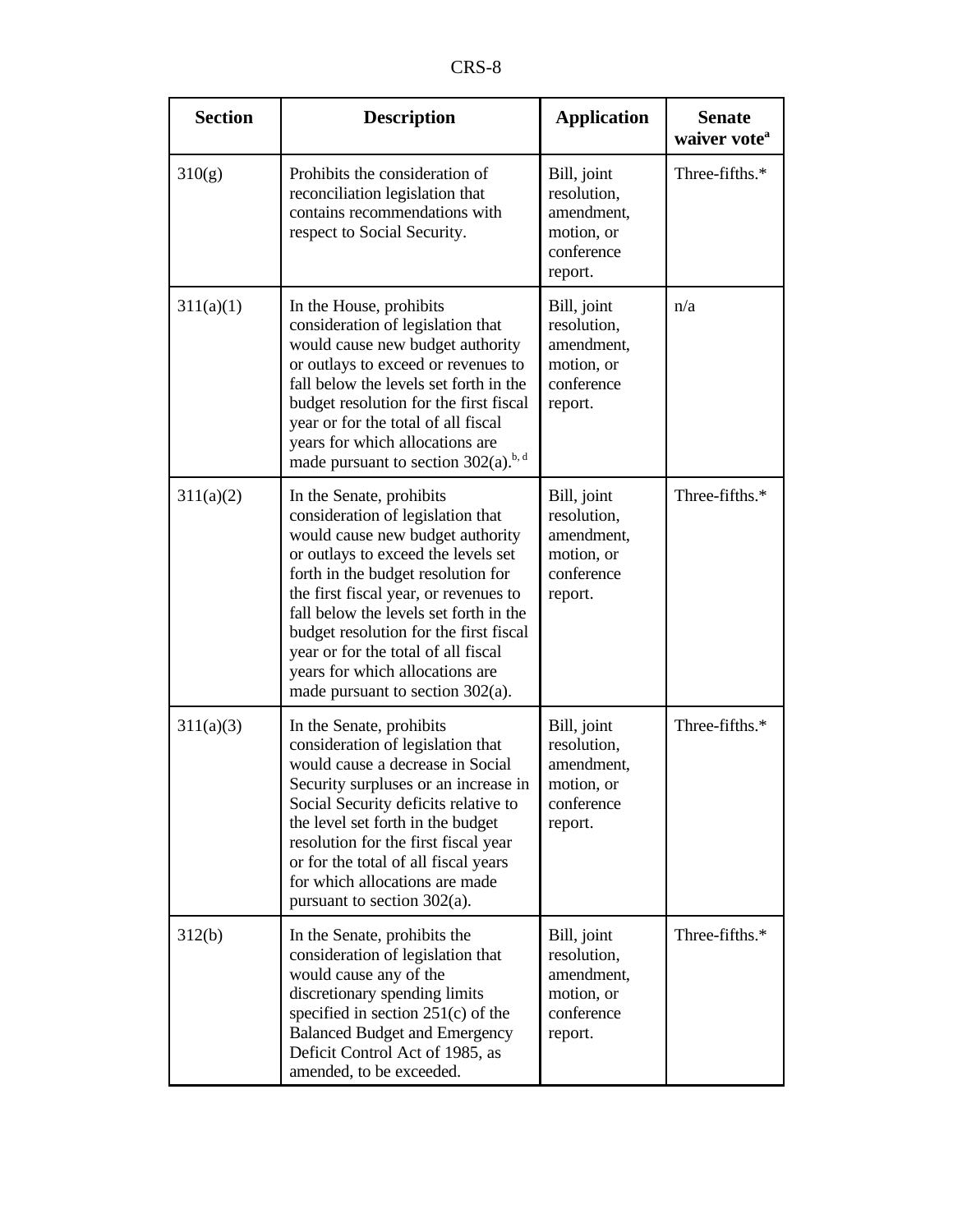| <b>Section</b> | <b>Description</b>                                                                                                                                                                                                                                                                                              | <b>Application</b>                                                                                                           | <b>Senate</b><br>waiver vote <sup>a</sup> |
|----------------|-----------------------------------------------------------------------------------------------------------------------------------------------------------------------------------------------------------------------------------------------------------------------------------------------------------------|------------------------------------------------------------------------------------------------------------------------------|-------------------------------------------|
| 312(c)         | In the Senate, prohibits<br>consideration of a budget<br>resolution that provides for a<br>deficit in excess of the maximum<br>deficit amount specified in the<br><b>Balanced Budget and Emergency</b><br>Deficit Control Act of 1985, as<br>amended, for the first fiscal year<br>set forth in the resolution. | <b>Budget</b><br>resolution,<br>amendment, or<br>conference<br>report.                                                       | Three-fifths.*                            |
| 313            | In the Senate prohibits<br>consideration of extraneous<br>provisions in reconciliation<br>legislation. <sup>e</sup>                                                                                                                                                                                             | Reconciliation<br>bill or<br>resolution (any<br>title or<br>provision),<br>amendment,<br>motion, or<br>conference<br>report. | Three-fifths.                             |
| 401(a)         | Prohibits consideration of<br>legislation providing new contract<br>authority, borrowing authority, or<br>credit authority not limited to<br>amounts provided in<br>appropriations acts. <sup>f</sup>                                                                                                           | Bill, joint<br>resolution,<br>amendment,<br>motion, or<br>conference<br>report.                                              | Simple<br>majority.                       |
| 401(b)         | Prohibits consideration of<br>legislation providing new<br>entitlement authority that is to<br>become effective during the current<br>fiscal year. <sup>f</sup>                                                                                                                                                 | Bill, joint<br>resolution,<br>amendment,<br>motion, or<br>conference<br>report.                                              | Simple<br>majority.                       |
| 425(a)(1)      | Prohibits consideration of<br>legislation reported by a committee<br>unless the committee has published<br>a statement by CBO on the direct<br>costs.                                                                                                                                                           | Bill, joint<br>resolution.                                                                                                   | Simple<br>majority.                       |
| 425(a)(2)      | Prohibits consideration of<br>legislation that would increase the<br>direct costs of federal<br>intergovernmental mandates by an<br>amount greater than the thresholds<br>specified in section $424(a)$ .                                                                                                       | Bill, joint<br>resolution,<br>amendment,<br>motion, or<br>conference<br>report.                                              | Simple<br>majority.                       |
| 426            | In the House, prohibits<br>consideration of a rule or order that<br>would waive the application of<br>section 425.                                                                                                                                                                                              | Resolution,<br>rule, order.                                                                                                  | n/a                                       |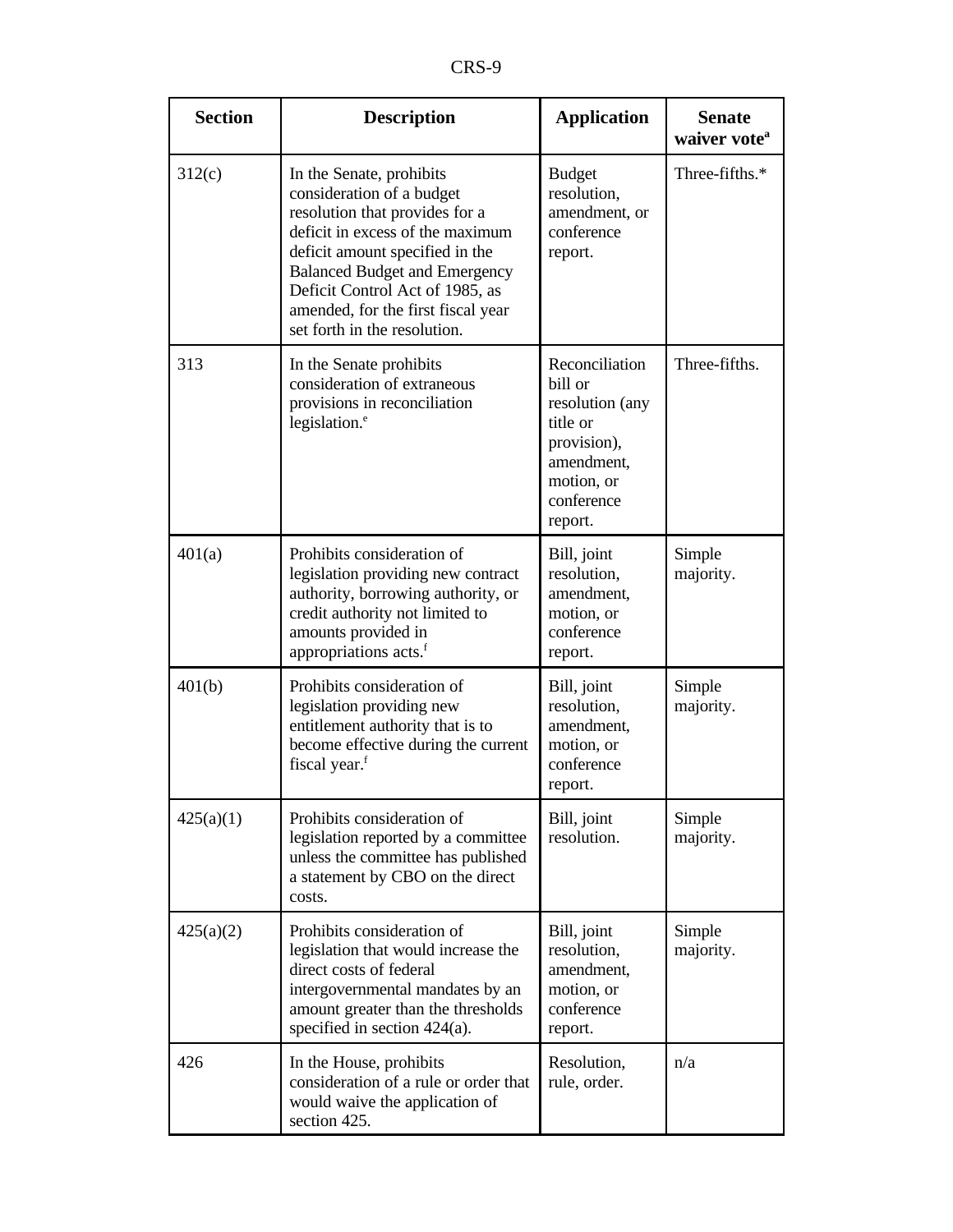#### CRS-10

<sup>a</sup>This column indicates the type of Senate vote (provided under section 904 of the Congressional Budget Act) necessary to approve a motion to waive the point of order listed. The term "simple majority" means that the provision may be waived by a majority vote of the Members voting, a quorum being present. The term "three-fifths" means that a motion to waive the provision must be approved by three-fifths of the Members "duly chosen and sworn." For those provisions, which are marked with an asterisk, the three-fifths requirement is scheduled to expire on September 30, 2002 (under section 904(e)), reverting to simple majority at that time. The same voting requirement (either simple majority or three-fifths) would also apply to a vote to appeal a ruling of the chair connected with a point of order. The term "n/a" is used for those provisions that apply in the House only.

<sup>b</sup>Section 302(g) of the Congressional Budget Act (known as the Pay-As-You-Go exception) provides that sections  $301(f)(1)$ ,  $303(a)$  (after April 15), and  $311(a)$  shall not apply in the House to legislation (bill, joint resolution, amendment, or conference report) if for each fiscal year covered by the most recently agreed to budget resolution such legislation would not increase the deficit if added to other changes in revenues or direct spending provided in the budget resolution pursuant to pay-asyou-go procedures included under section 301(b)(8).

Section 303(b) sets forth exceptions to the prohibitions under  $303(a)$ . In the House, the point of order does not apply to: 1) advance discretionary new budget authority that first become available for the first or second fiscal year after the first fiscal year covered in a budget resolution; 2) revenue legislation that is to first become effective after the first fiscal year covered in a budget resolution; 3) general appropriations bills after May 15; or 4) any bill or joint resolution unless it is reported by a committee (see also table note  $\frac{b}{b}$  above for an additional exception to 303(a) provided under section 302(g)). In the Senate, the point of order does not apply to advance appropriations for the first or second fiscal year after the first fiscal year covered in a budget resolution. The application of this point of order to appropriations bills in the Senate is clarified under section 303(c) to prohibit their consideration until after a budget resolution for that fiscal year is agreed to and an allocation made pursuant to section 302(a).

 $\text{S}_{\text{Section 311(c)}}$  provides that 311(a) shall not apply in the House to legislation that would not cause a committee's spending allocation under 302(a) to be exceeded.

<sup>e</sup>For more information on this provision (known as the "Byrd Rule") see: U.S. Library of Congress, Congressional Research Service, *The Senate's Byrd Rule Against Extraneous Matter in Reconciliation Measures*, by Robert Keith, CRS Report 97-688 GOV (Washington: September 9, 1998).

 ${}^{\text{f}}$ Section 401(d) provides that sections 401(a) and 401(b) shall not apply to new spending authority described in those sections that flow from: 1) a trust fund established under the Social Security Act or any other trust fund for which 90 percent or more of its expenditures are supported by dedicated revenues; 2) certain wholly owned or mixed ownership government corporations; or 3) gifts or bequests made to the United States for a specific purpose.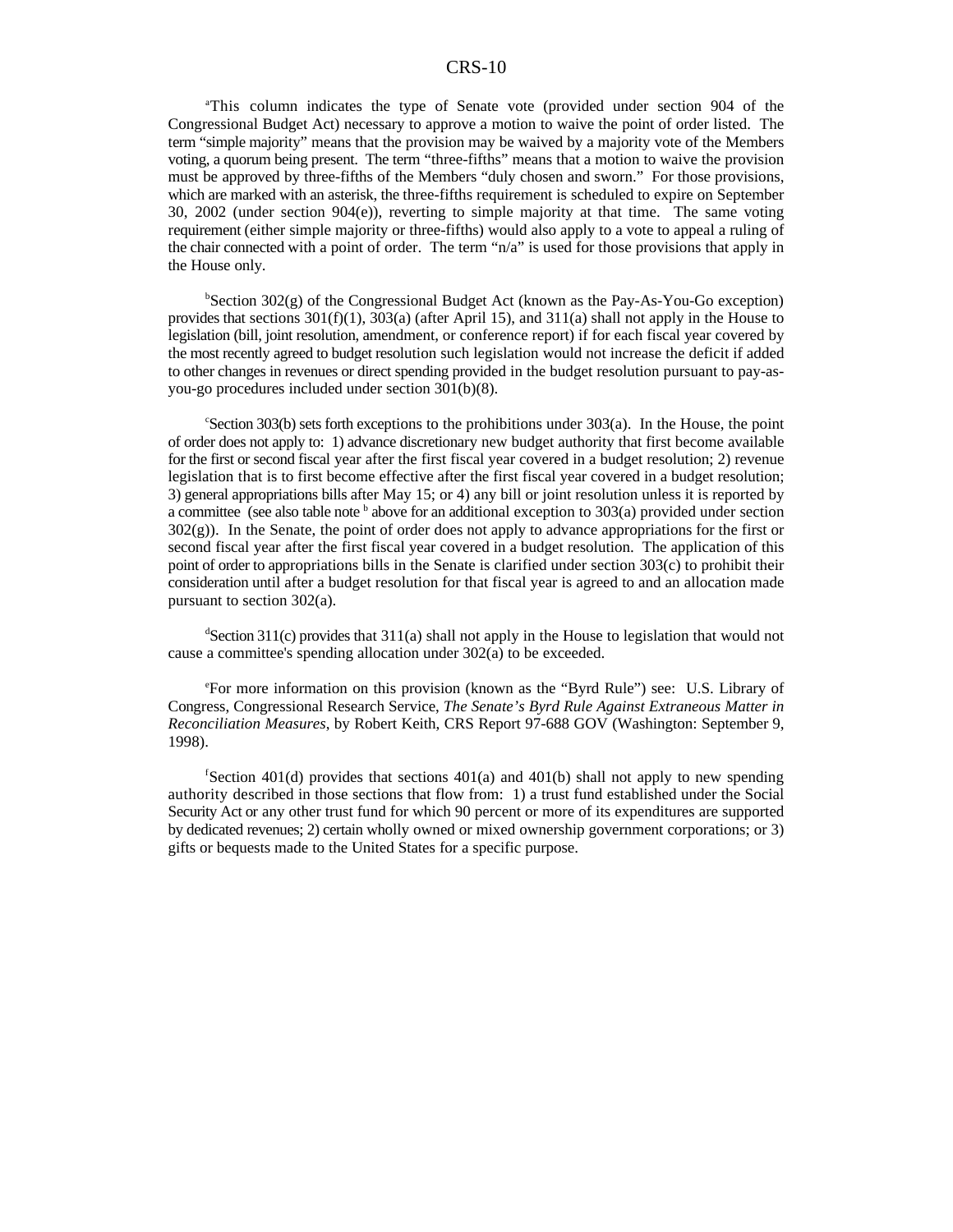#### CRS-11

| <b>Section</b> | <b>Description</b>                                                                                                                                                                                                                                                                                                                                                                                                                                                                                     | <b>Application</b>                                                                                    | <b>Senate</b><br>waiver vote <sup>a</sup> |
|----------------|--------------------------------------------------------------------------------------------------------------------------------------------------------------------------------------------------------------------------------------------------------------------------------------------------------------------------------------------------------------------------------------------------------------------------------------------------------------------------------------------------------|-------------------------------------------------------------------------------------------------------|-------------------------------------------|
| 201(b)         | Prohibits consideration of a budget<br>resolution that sets forth an on-<br>budget deficit ( <i>i.e.</i> , that excludes<br>any surplus generated by Social<br>Security). $b$                                                                                                                                                                                                                                                                                                                          | <b>Budget</b><br>resolution<br>(including any<br>revision),<br>amendment, or<br>conference<br>report. | n/a                                       |
| 206(b)         | In the Senate, prohibits<br>consideration of provisions that<br>include an emergency designation<br>under sections $251(b)(2)(A)$ or<br>252(e) of the Balanced Budget and<br>Emergency Deficit Control Act of<br>1985 (except for discretionary<br>appropriations for defense). <sup>c</sup>                                                                                                                                                                                                           | Bill, resolution,<br>amendment,<br>motion, or<br>conference<br>report.                                | Three-fifths.                             |
| 207(b)         | In the Senate, prohibits<br>consideration of any direct<br>spending or revenue legislation that<br>would increase or cause an on-<br>budget deficit for the first fiscal<br>year covered by the most recently<br>adopted budget resolution, the<br>period of the first five fiscal years<br>covered by the most recently<br>adopted budget resolution, or the<br>five fiscal years following the first<br>five fiscal years covered by the<br>most recently adopted budget<br>resolution. <sup>d</sup> | Bill, joint<br>resolution,<br>amendment,<br>motion, or<br>conference<br>report.                       | Three-fifths.                             |

#### Table 2. Points of Order Under H.Con.Res. 68 (106<sup>th</sup> Congress) **(Budget Resolution for FY2000)**

This column indicates the type of Senate vote necessary to approve a motion to waive the point <sup>a</sup> of order listed. The term "three-fifths" means that a motion to waive the provision must be approved by three-fifths of the Members "duly chosen and sworn." The same voting requirement would also apply to a vote to appeal a ruling of the chair connected with the point of order. The term "n/a" means that there is no explicit waiver provision for this section, although the rule could be waived or changed under the regular rulemaking authority of either chamber.

<sup>b</sup>This provision applies to any fiscal year covered in the budget resolutions for FY2000 and FY2002.

This provision applies only to the emergency designation, and not to the spending itself. It is scheduled to expire upon the adoption of the budget resolution for FY2001 (under section 206(h) of this budget resolution).

<sup>d</sup>This provision is scheduled to expire on September 30, 2002 (under section 207(g) of this budget resolution).